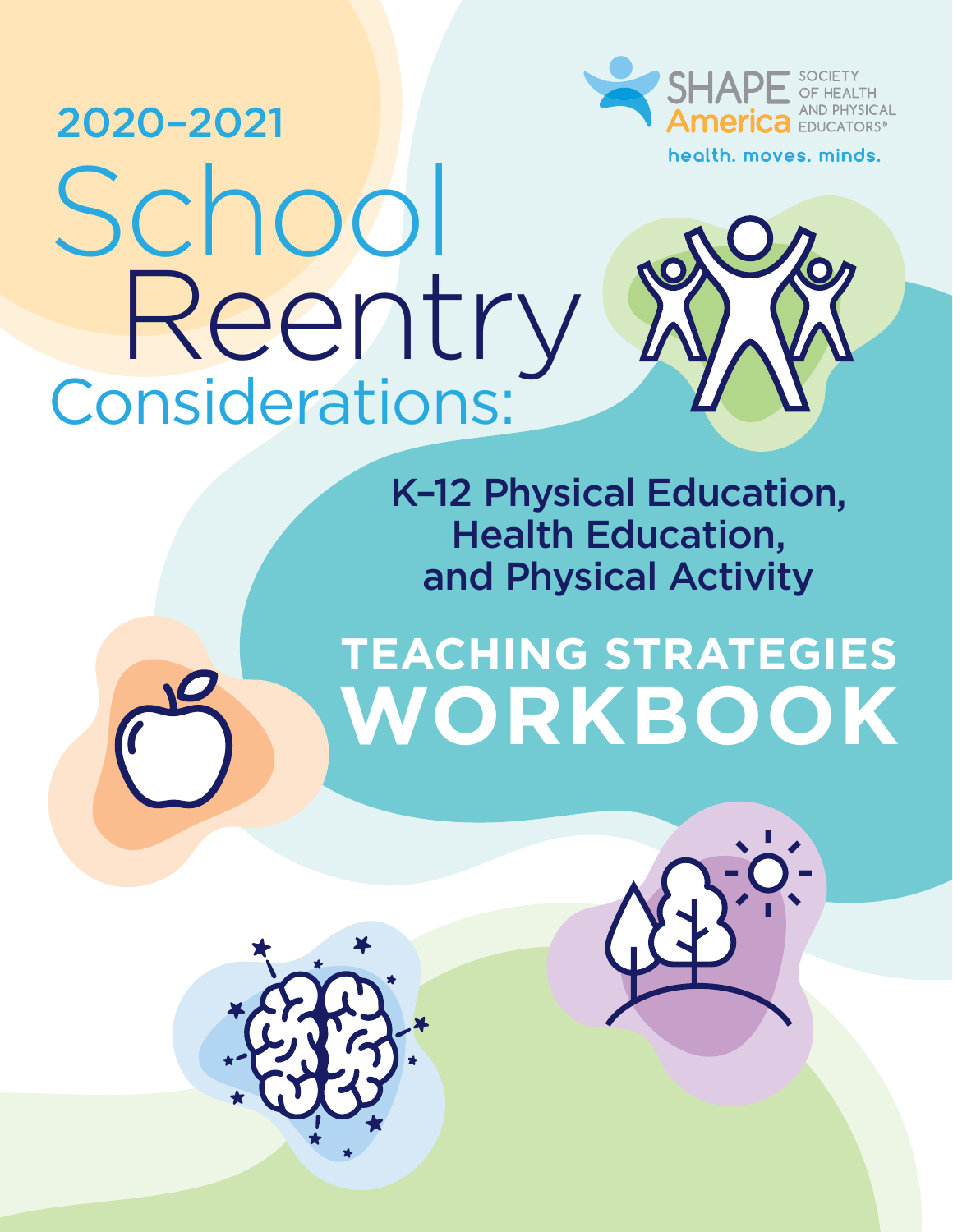## Introduction

This workbook is a companion document to SHAPE America's *[2020-2021 School](https://www.shapeamerica.org/advocacy/Reentry/K-12_School_Re-entry_Considerations.aspx)  [Reentry Considerations: K-12 Physical Education, Health Education, and Physical](https://www.shapeamerica.org/advocacy/Reentry/K-12_School_Re-entry_Considerations.aspx)  [Activity](https://www.shapeamerica.org/advocacy/Reentry/K-12_School_Re-entry_Considerations.aspx)*, a publication which is intended to guide administrators, staff, and teachers as they prepare an environment for safe and supportive instruction in physical education, health education, and physical activity.

Use the workbook to explore teaching strategies for health and physical education related to:

| Ó<br>ı |  |
|--------|--|
| г      |  |
|        |  |

At the end of the workbook you'll find an [At-Home Student Survey](#page-11-0) template, which can help you learn more about your students and their home environment. This is especially important during the COVID-19 pandemic.

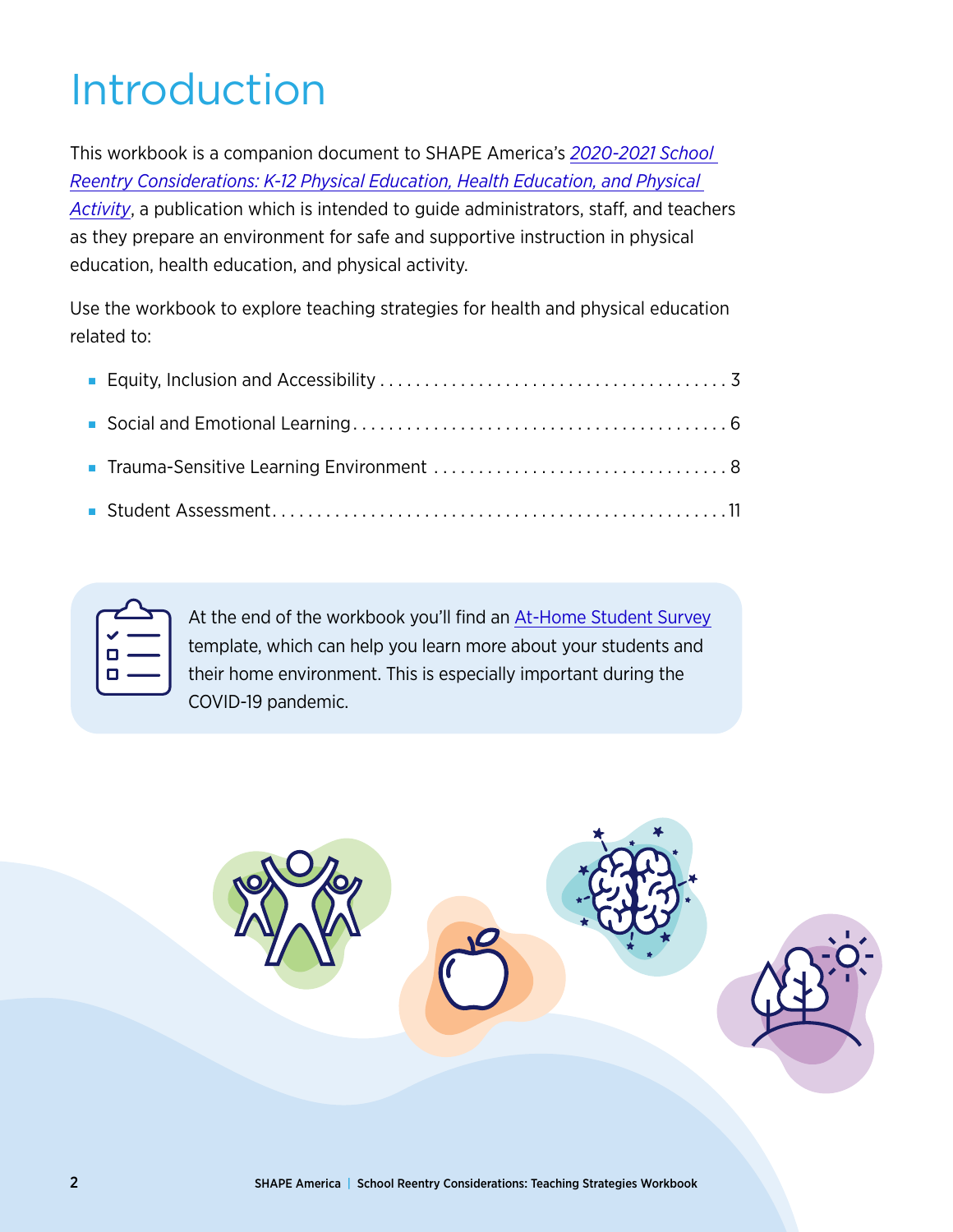### <span id="page-2-0"></span>Equity, Inclusion and Accessibility

Always consider equity, inclusion and accessibility when planning curricular units, assessments, and learning activities for students. Existing feelings of stress, anxiety, fear, and anger can be exaggerated when students lack necessary access to the internet, physical activity equipment, or devices to complete assignments. Additionally, the individual needs of students with disabilities, and culturally and linguistically diverse learners must be considered.

Use the questions below as a starting point as you consider the needs of your students. These questions will help you set realistic expectations and accurately prepare lesson materials so students can be successful.

#### **The number of students who have access to the internet or a device at home to complete assignments for schools operating under a distance learning or hybrid learning model**

- How many computers are available in the household?
- Will students be completing assignments primarily from their cellphones? Will this cause limitations (e.g., accessing materials, data limitations)?
- Are there other siblings in the home and how old are they?

#### **The demographics or specific circumstances of your students**

- Are parents/guardians or family members working from home?
- Have parents/guardians or family members lost their jobs?
- Do any my students have difficult home lives (e.g., history of abuse, parental substance abuse)?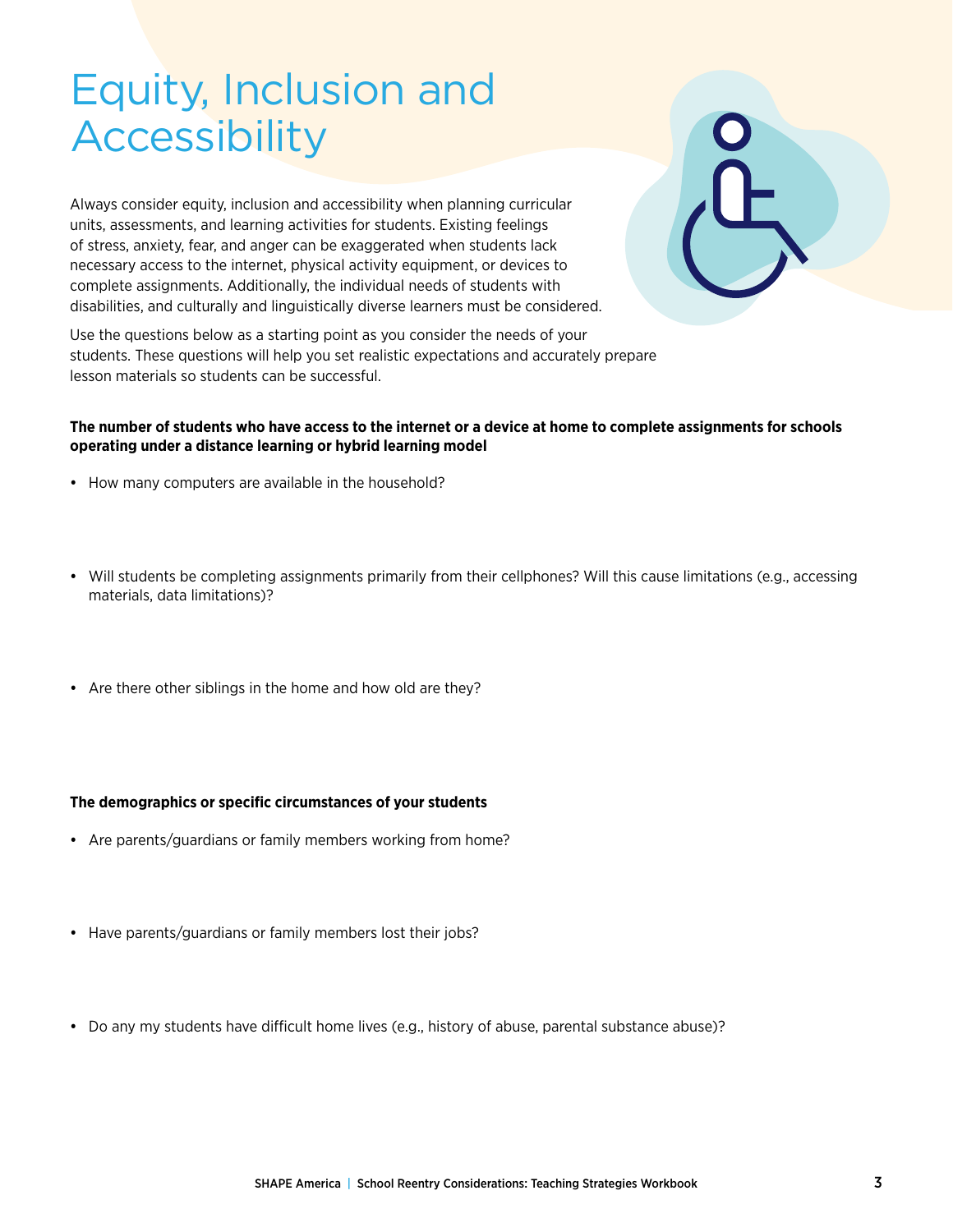- How can I consider how to teach sensitive topics (e.g., assault prevention, abuse, sexual violence) with students who may have experienced or are experiencing this type of trauma?
- What is culturally important or relevant to my students right now? (i.e., How might my students be feeling about demonstrations/protests in response to police brutality?)
- Have any of my students lost loved ones due to COVID-19?
- How do my own experiences differ from those of my students?

#### **Access to materials/equipment at home**

- What materials can my students use at home to complete assignments?
- Are there materials that I consider to be "easily accessible" (e.g., laundry basket, socks, toilet paper, towels) that my students might not have access to?
- Will asking my students to use physical activity equipment/materials be realistic for a range of settings (e.g., house, condo, apartment)?
- Do my students mostly live in apartments or places with limited space or access to safe outdoor areas?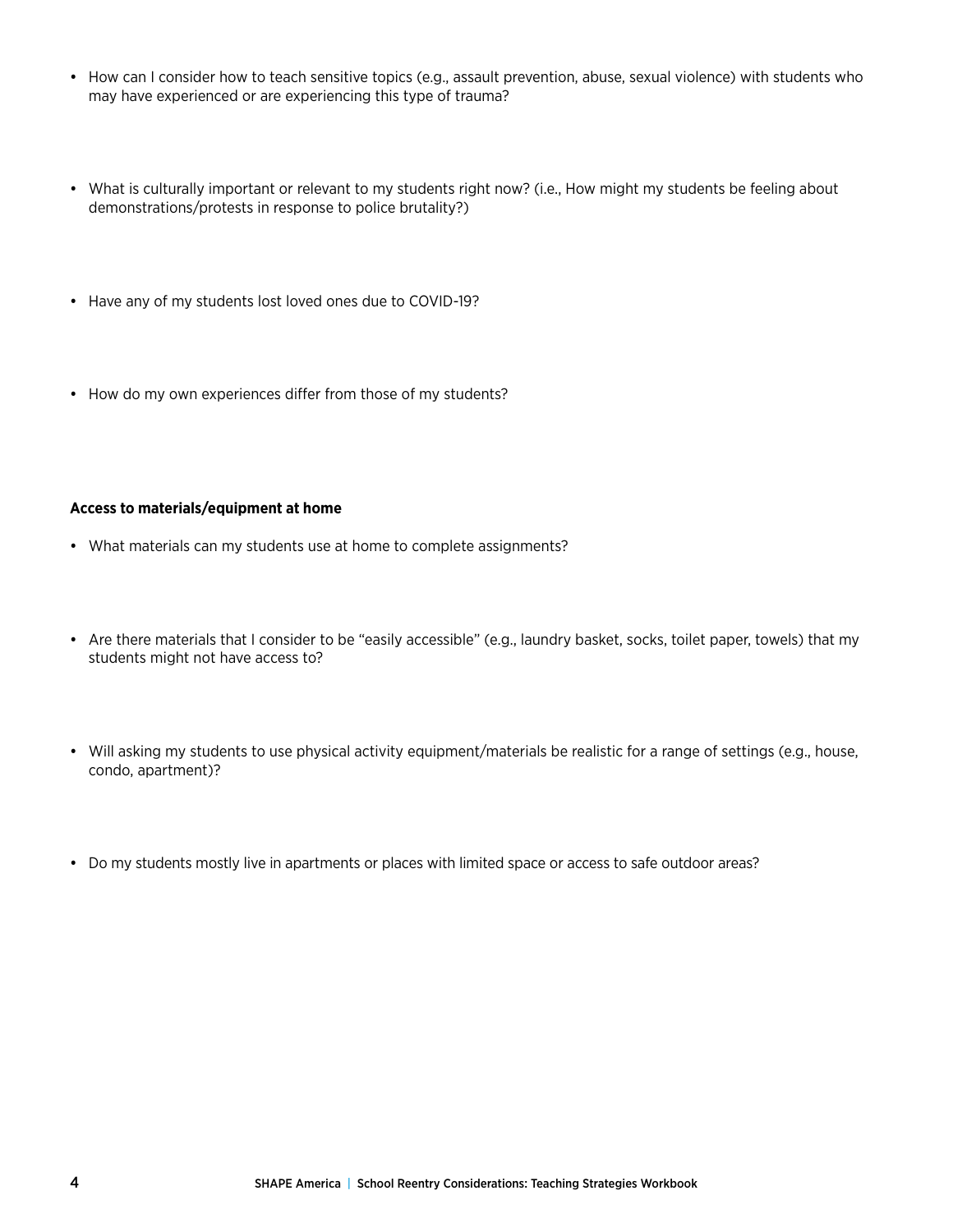#### **Students with IEPs or 504 plans**

- What students in my class have disabilities or specific needs?
- How can I meet their needs (e.g., closed caption, providing materials ahead of a scheduled meeting time, sending recordings of meetings afterward, visual aids, tutorials, individual virtual meetings)?
- Can any of the accommodations or modifications be used for all of my students?
- Will wearing face coverings impact students' ability to interpret emotions and facial expressions and ability to hear speech?

#### **English-language learners**

- How will I make assignments available?
- How will I communicate with parents/guardians?
- What additional aids will I need to help students understand assignments?
- Who can I use as a resource for help in supporting English-language learners?
- Will wearing face coverings impact students' ability to hear speech and understand what is being said?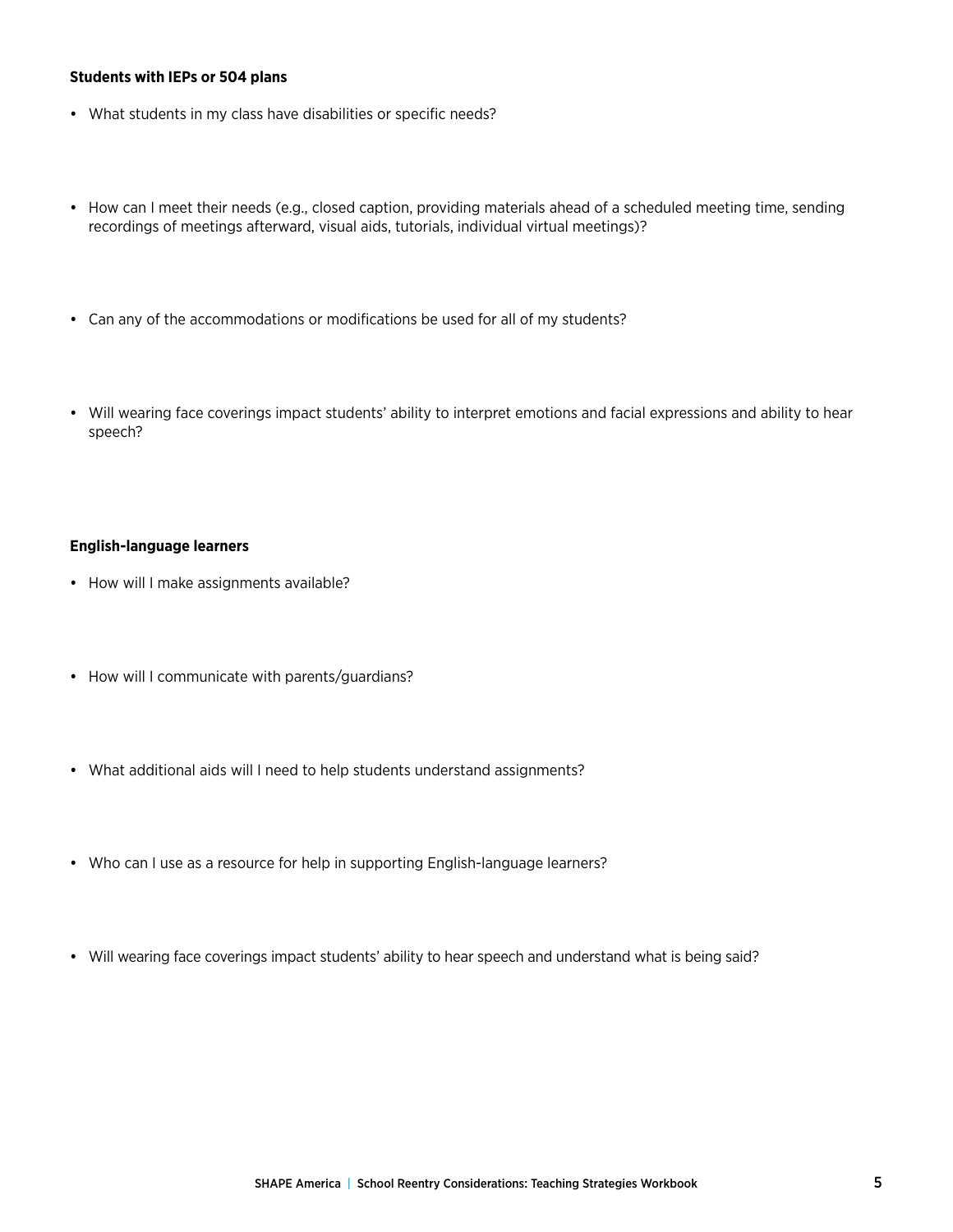## <span id="page-5-0"></span>Social and Emotional Learning

Social and emotional learning (SEL) is a key component of health and physical education instruction. As you prepare for school reentry, intentionally incorporating SEL will be essential to supporting students through the COVID-19 pandemic.

Use the questions below as a starting point as you begin planning for the upcoming academic year, whether your school will be following a model of in-school instruction, distance learning, or hybrid learning.

#### **Use the [PE/SEL crosswalk document](https://www.shapeamerica.org/standards/guidelines/sel-crosswalk.aspx) and the HE/SEL crosswalk (once released) to identify natural alignment in your health and physical education curriculum**

• What are you already doing that easily aligns with SEL competencies?

#### **Identify curriculum gaps in SEL competencies and develop additional lessons and activities**

• Are there any SEL competencies that are not covered or need to be covered more in depth within your curriculum?

#### **Intentionally highlight the SEL competencies that are being taught in learning activities/lessons**

• When/how can you share the importance or value with students of a specific SEL skill(s) being taught within a lesson?

#### **Face coverings and their potential impact on the ability to interpret emotions and facial expressions**

• How will wearing a face covering limit my ability to interpret my students' emotions or facial expressions?

#### **Work with other staff members (e.g., school counselor, school nurse, social worker, school psychologist, other teachers, librarian) to share SEL-specific skills being taught**

- What are specific skills that you teach your students that can be used throughout the school building or at home related to SEL (e.g., deep breathing exercises, moments of pause, zones of regulation, emotion check-ins/rating scales)?
- Are there SEL skills others use that you can incorporate into your activities?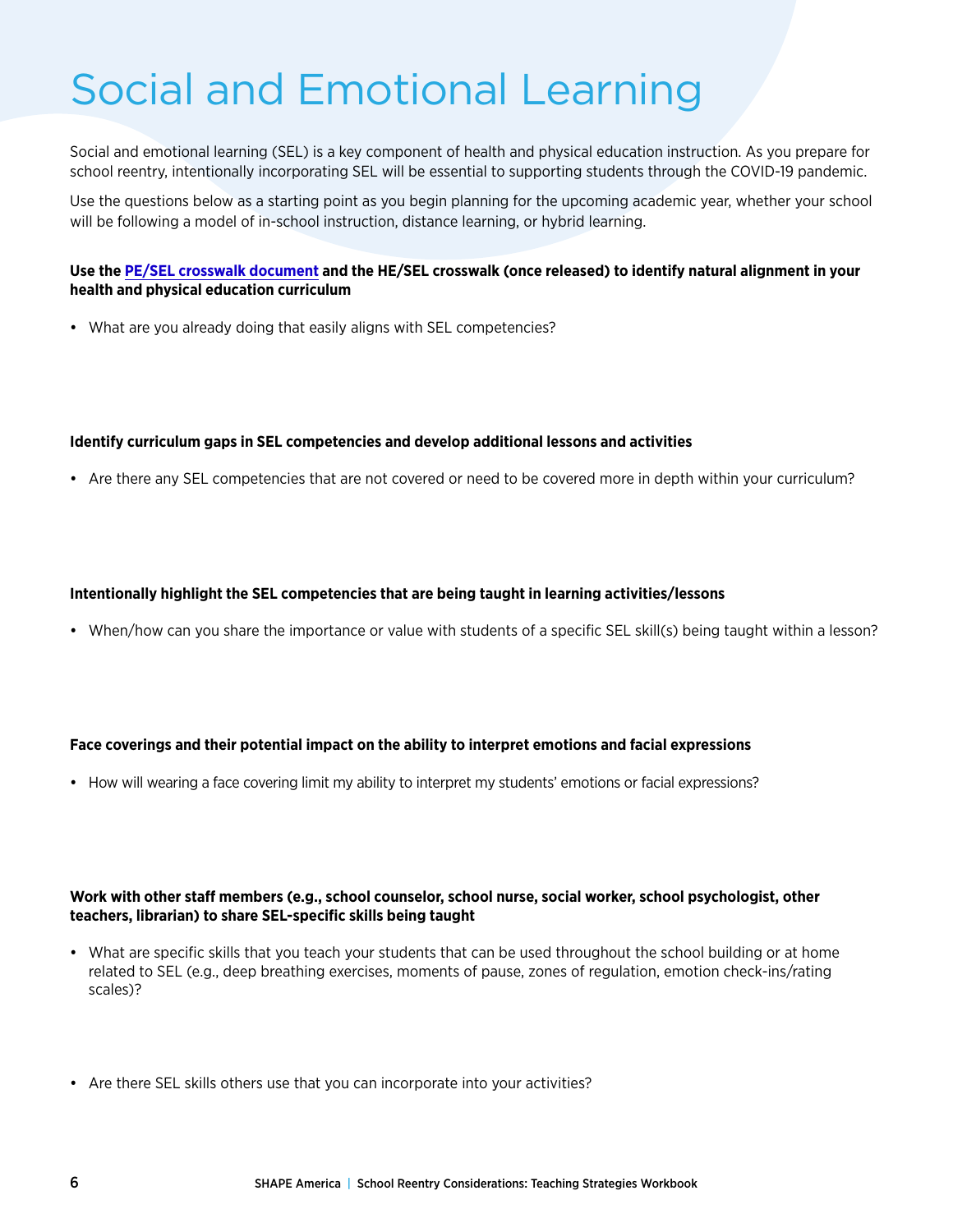#### **Use daily routines to incorporate SEL skills (e.g., morning circle, instant activities/warm-up, introductions, and closures)**

• How can these routines transfer easily if the school were to abruptly change the model for learning (i.e., switch from in-school instruction to distance learning)?

#### **Prepare for emotional, social and skill regression**

• How can you prepare for students who may demonstrate a lack of social skills (which may not be intentional or a sign of disobedience) due to physical distancing?

#### **Analyze the new school environment and its impact on students**

- What does the school day look like now with physical distancing measures in place (i.e., students staying within their classrooms most of the day, limited times to use the restroom)?
- How will these new routines and logistics impact your students' social and emotional needs (e.g., higher levels of stress, angst caused by staying in the same class for long periods of time, frustration over wearing face coverings, fear of getting sick)?
- What behavior interventions can you plan for in response to misbehaviors caused by new routines and logistics?

#### **School-wide SEL plan**

- Does a school-wide SEL plan already exist? If so, how can you ensure health and physical education is included?
- How can you be a part of your school or district's SEL planning team?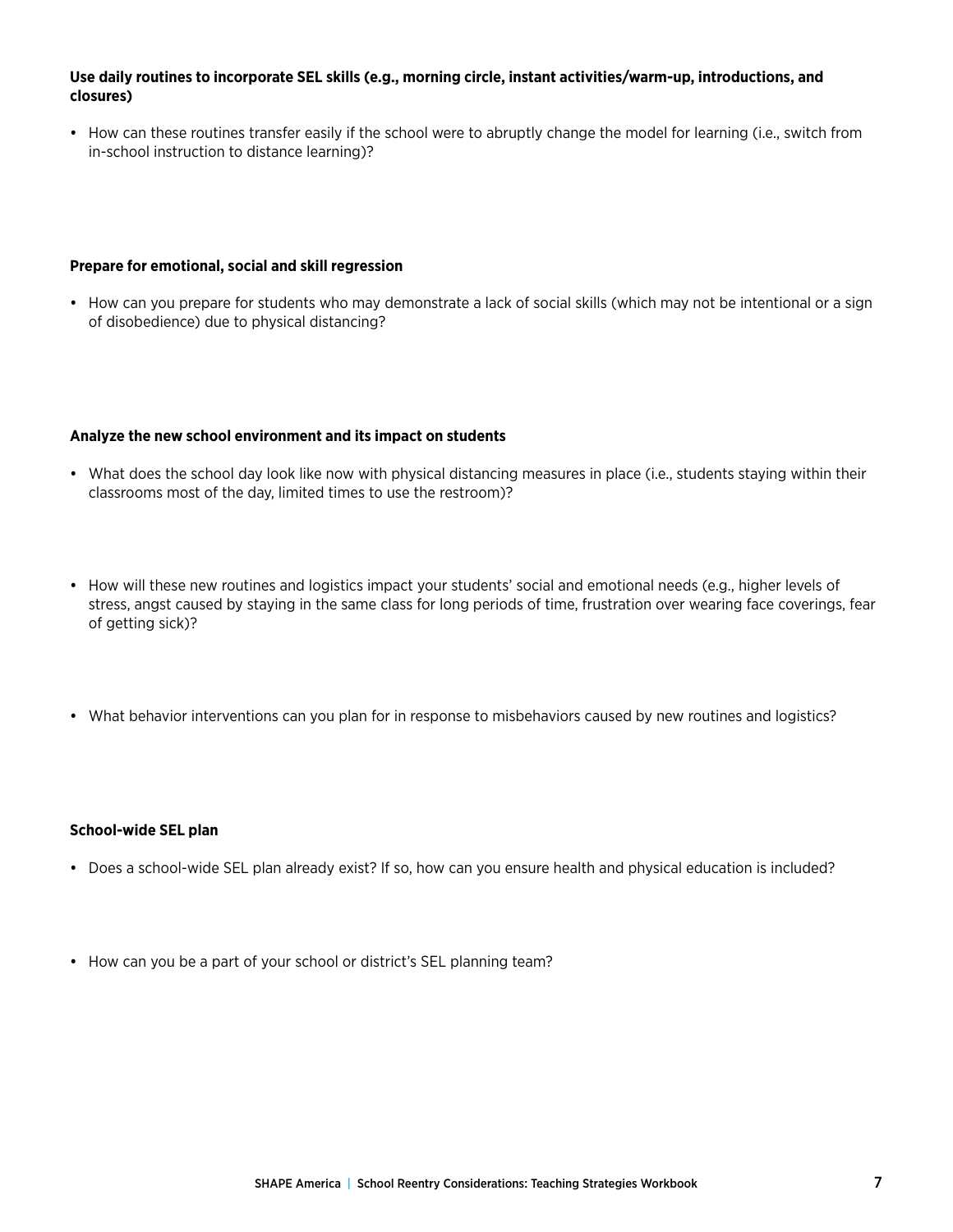### <span id="page-7-0"></span>Trauma-Sensitive Learning Environment

Mental health experts anticipate that many students will have experienced trauma related to the COVID-19 pandemic and students will not be prepared to engage in learning if they do not feel physically and emotionally safe.

Creating a trauma-sensitive learning will be imperative to help students ease the impacts of trauma on their life. You can apply this trauma-sensitive mindset to your teaching strategies, behavior management, assessment, and policies — and most importantly, building relationships and connections with your students.

Use the questions below as a starting point as you create a trauma-sensitive learning environment for the upcoming academic year, whether your school will be following a model of in-school instruction, distance learning, or hybrid learning.

#### **Provide opportunities to connect with your students and for students to connect with one another**

- Can you provide small group check-ins for your students or peer-support groups (i.e., assign student leaders to check in on other students, provide "office" hours for students to check in or share out)?
- Can you spend time in each class connecting with students (i.e., spending a few minutes each day talking about anything other than school)?
- Are there opportunities to connect with students individually (e.g., schedule 1:1 video chat session weekly/biweekly, email students individually weekly/biweekly to check in, follow up with students who seem to be struggling)?

#### **Create a predictable setting and routine**

- What routines and sense of normalcy can you create for your students to feel comfortable (e.g., start class with the same greeting/warm up/instant activity, have students share in the chat box how they feel using an emoji/type how they are feeling right then, end class with the same routine)?
- How can you prepare students for changes ahead of time (e.g., send a weekly schedule or note home, email students with changes with as much lead time as possible)?
- What behaviors can you anticipate that might come with a change in schedule?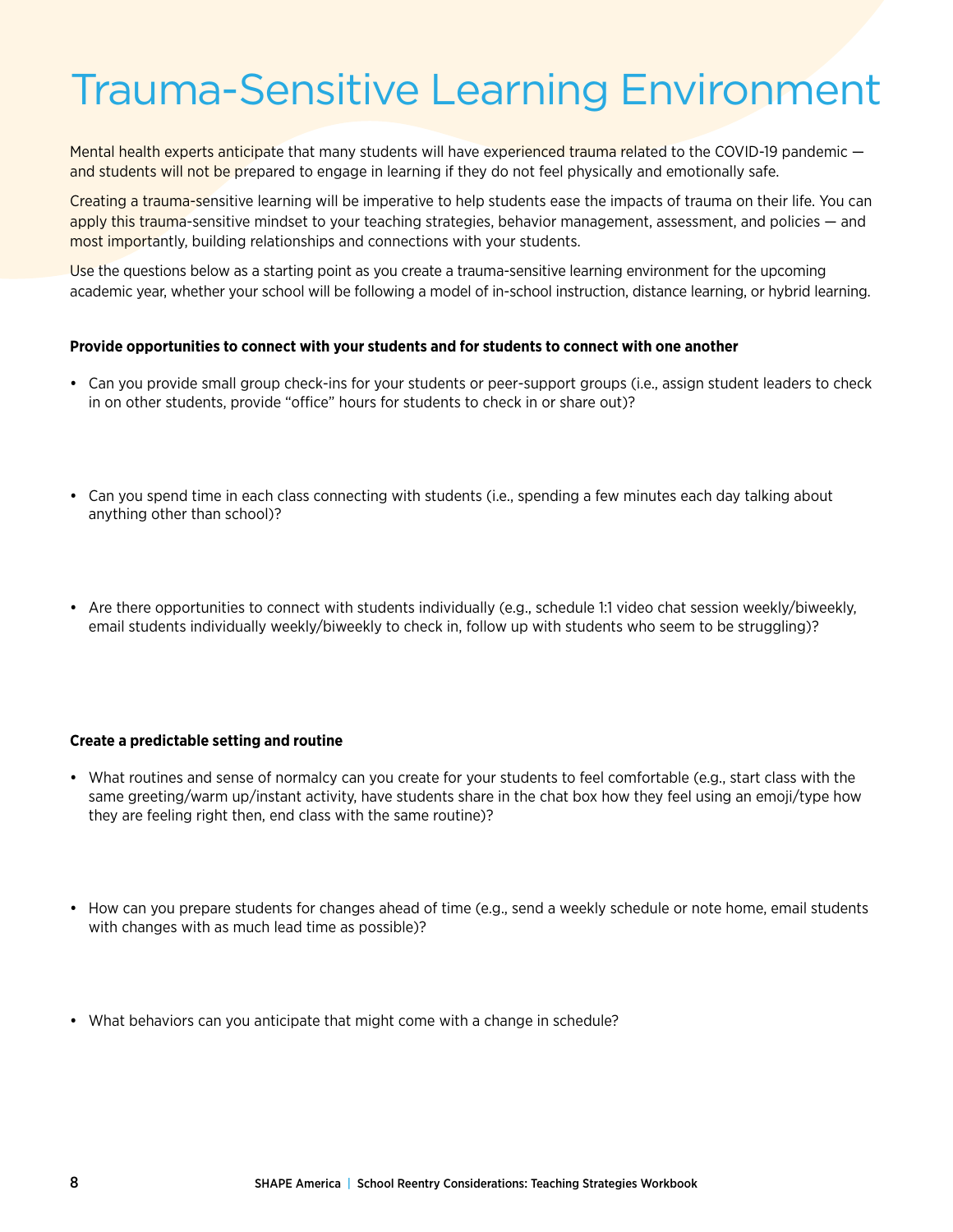#### **Keep or create opportunities for student choice and voice**

- What ways can you get students to be involved (e.g., students come up with class norms, have students share ideas for routines or activities)?
- How can students provide feedback (e.g., incorporate student feedback into lesson closures, use reflection sheets, create a survey to collect feedback every couple of weeks)?

#### **Evaluate current student behavior management**

- Do you use a zero-tolerance policy versus implementing [restorative practices](http://www.ascd.org/publications/books/116005/chapters/Punitive-or-Restorative@-The-Choice-Is-Yours.aspx#:~:text=Restorative%20practices%20represent%20a%20positive,acts%20of%20empathy%20and%20forgiveness) (i.e., focus on violation of rules versus preventative actions and mending relationships)?
- How can you reward or recognize positive behaviors (e.g., praise a student's work ethic, grit, growth, or attempt, avoid praising physical characteristics)?
- What positive interventions can be used to correct behavior (i.e., create a list of positive interventions you can use when disruptive behaviors occur)?

#### **Assess your students' emotional needs**

- How could students potentially be feeling right now (e.g., hungry/thirsty, tired, anxious, restless, bored)?
- How can you check in with students in a safe and supportive way?
- How can you help address their potential needs (i.e., if students are anxious start class with a deep breathing exercise or play calming music, if students are restless start class with a high-energy activity)?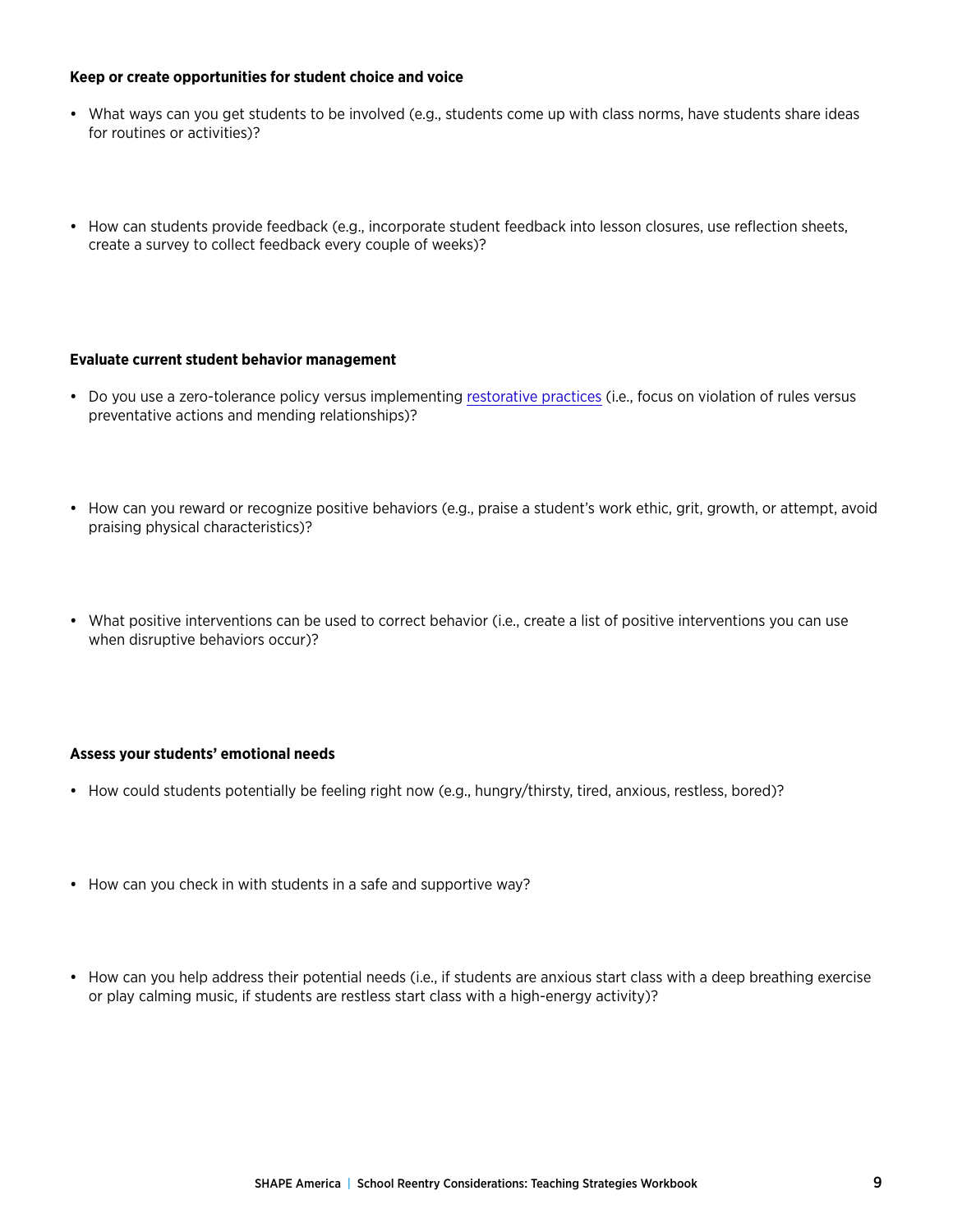- How can you support students asking for help when needed?
- What resources can you make available for students?

#### **Assess your emotional needs throughout the day**

- How are you feeling at the beginning, middle, and end of the day? (e.g., hungry, angry, tired, frustrated)
- How are these emotions potentially affecting your interactions with students? Reflect as often as possible, especially after times where you feel you may have been challenged by your students. What led up to those events? What were you feeling prior to that class?
- What are you doing for self-care?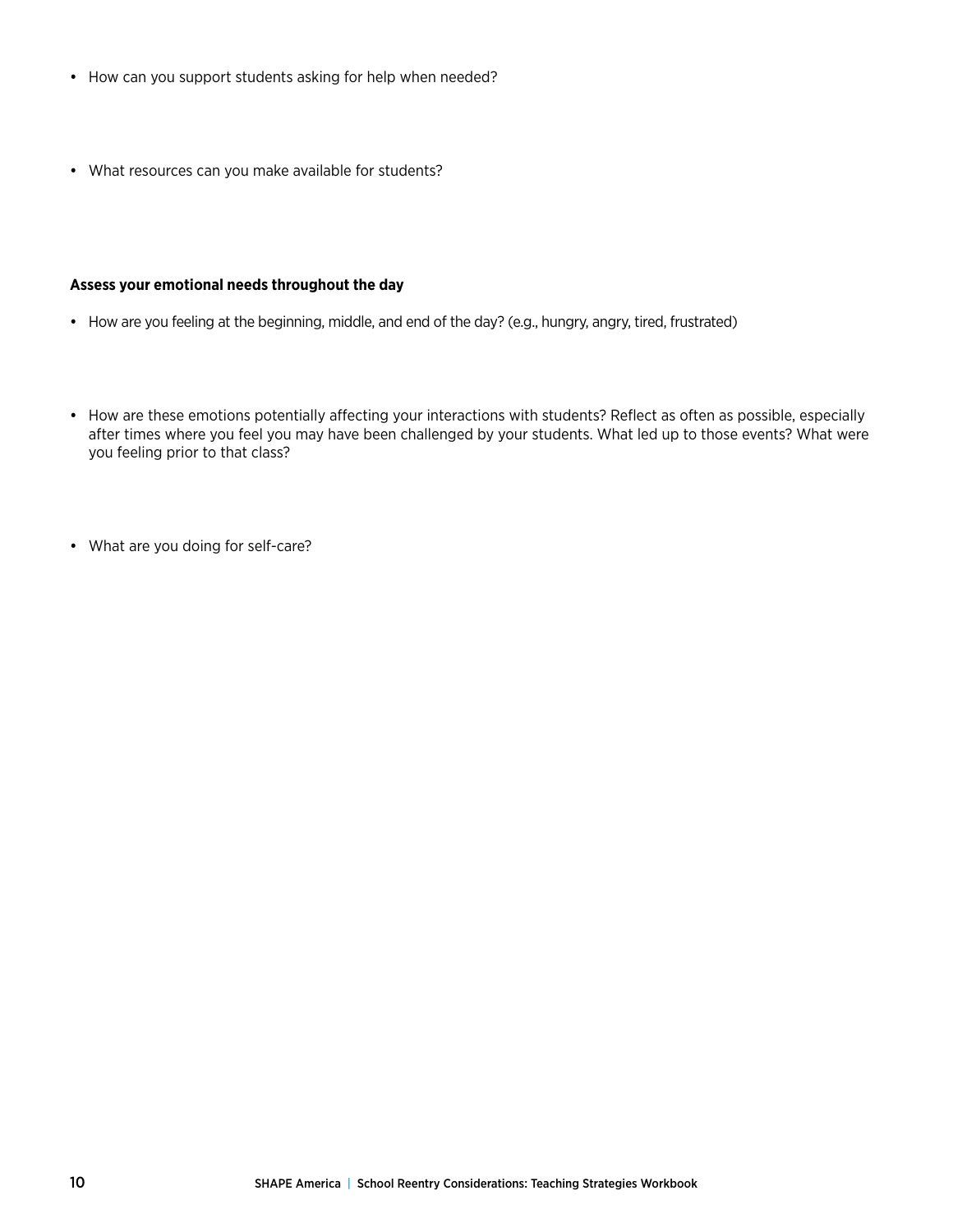## <span id="page-10-0"></span>Student Assessment

Regardless of the delivery method, the goal of physical education and health education remains the same: to develop a student's physical and health literacy. It is important that some level of assessment be incorporated as part of any well-designed health and physical education program.

Use the considerations below as you reflect on how you will adapt state- or district-level assessment requirements in the upcoming academic year, whether your school will be following a model of in-school instruction, distance learning, or hybrid learning.

- Understand that assessment happens in many ways and can be assessment *for* learning or **assessment** *of* **learning.** 
	- Assessment *for* learning gives feedback to students to help them improve on the area being assessed but is not for grading purposes. (It's important to give your students feedback, especially if you are using a distance learning or hybrid model of instruction.)
	- Assessment *of* learning allows students to demonstrate the skills and knowledge they have learned in health and physical education.
- Use backward planning to develop assessments.
	- What are your specific goals for your students?
	- How will you measure their progress toward those goals?
	- What opportunities will you provide for your students to work toward these goals?
- **Provide a variety of assessments that address all the standards that are supposed to be covered.**
- **Offer opportunities for students to choose how they will demonstrate their knowledge and skills. This is a more equitable approach that sets up students for success.**
	- Written, video, journaling, etc.
- Use formative assessments to determine what concepts **students understand and what students may be struggling with.**
- **Use simple rubrics so your students understand how they will be assessed and what they will be assessed on.**

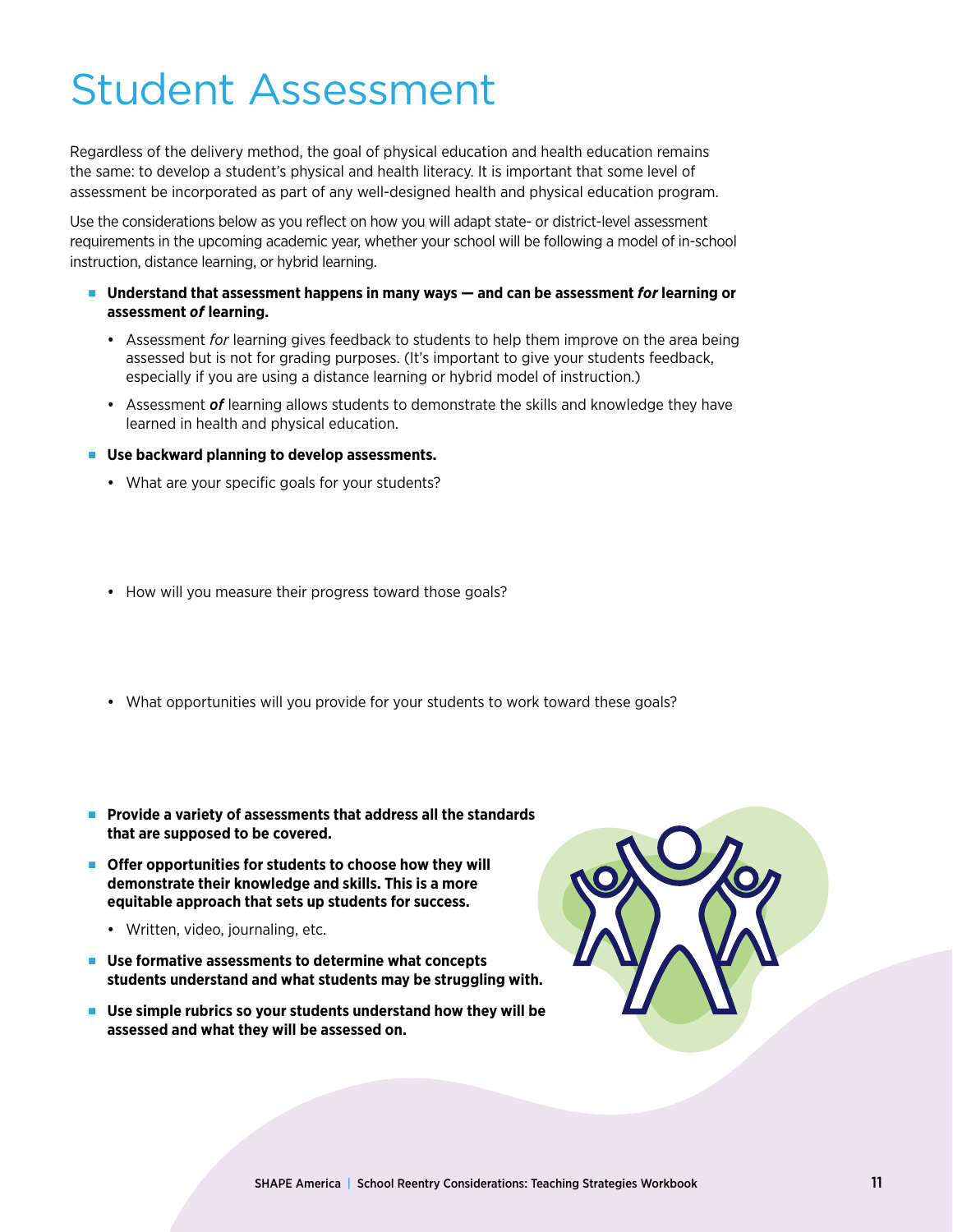## <span id="page-11-0"></span>At-Home Student Survey

As you create activities, lessons and units for your classes, it's important to keep equity, inclusion and accessibility, SEL, and a trauma-sensitive learning environment at the forefront. Adapting or creating new routines or classroom management procedures that incorporate the above concepts are great beginning steps to help your students prepare for learning.

Conducting an at-home student survey can help you learn more about your students and their home environment, which is especially important during this time of COVID-19. The survey can be the first step in building a meaningful relationship with your students.

The survey template provided on the following pages is intended as a starting point; [customize the survey](https://www.shapeamerica.org/advocacy/Reentry/K-12_School_Re-entry_Considerations.aspx) to suit your situation and the age of your students. In some cases, parents may be the ones completing the survey for their children.

Keep the survey results confidential and use the information to guide the development of units, lessons, and learning experiences.

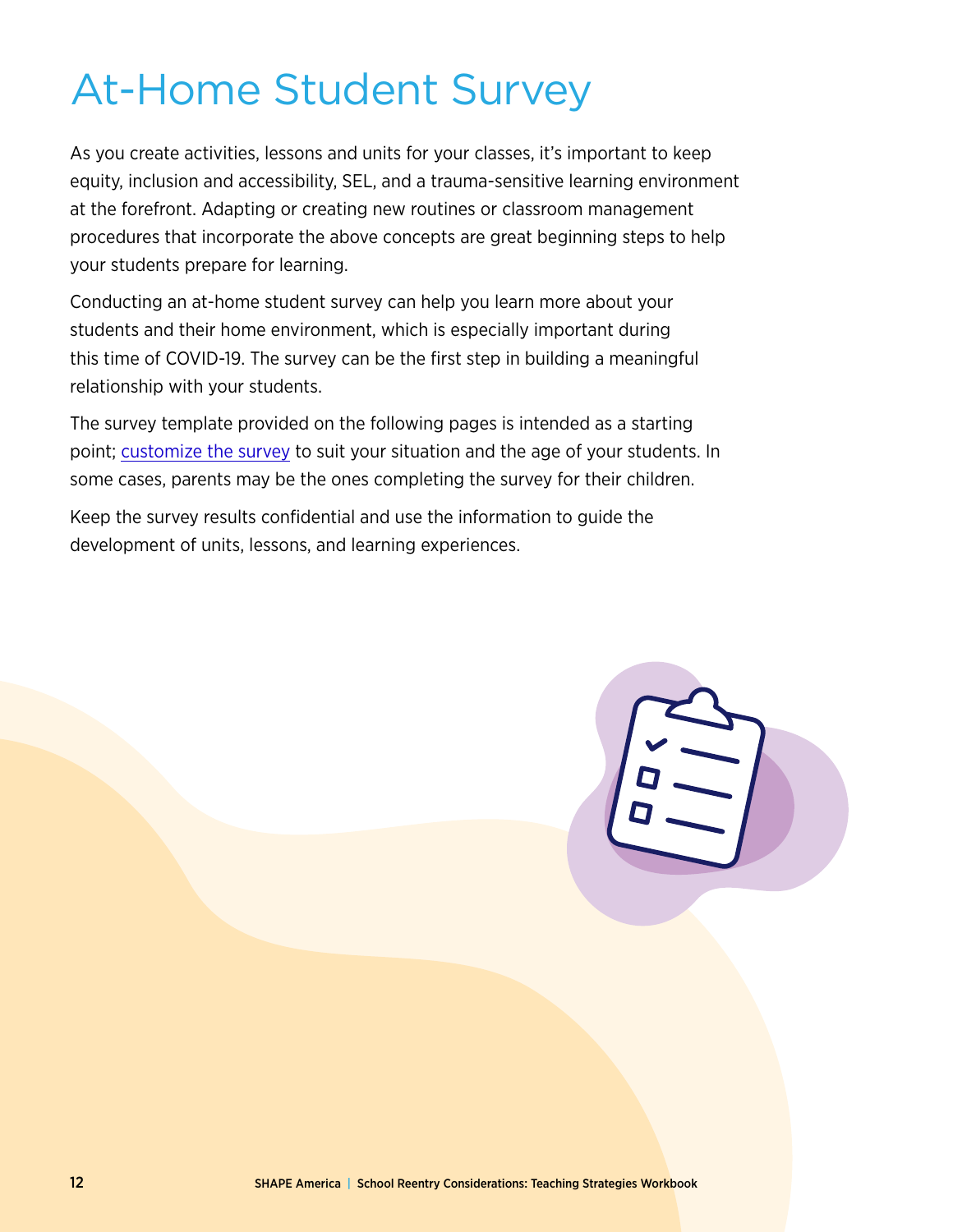### STUDENT SURVEY

### **Available Technology/Supplies:**

What type of technology do you use at home? *(check all that apply)*

- $\Box$  Desktop computer
- $\Box$  Tablet
- $\Box$  Chromebook/laptop
- $\Box$  Smart phone
- $\Box$  None
- $\Box$  Other (please specify)

#### How do you access the internet at home?

- $\Box$  WiFi (through phone/cable company)
- $\Box$  Dial-Up (must connect via phone dial)
- $\Box$  Cellular service
- No internet access

#### How would you categorize your internet connection speed?

- *Slow to Moderate.* Enough to get online, check email, and comfortably browse the web.
- **Fast.** Enough to smoothly stream video, quickly download large files, etc.
- *Lightning speeds.* Fastest possible connection for all sorts of projects.

#### How many other members of the household share the device you primarily use for schoolwork?

- $\Box$  1
- $\Box$  2
- $\Box$  3
- $\Box$  4+

#### If you share the device with others, how much access do you have to do your own schoolwork each day?

- $\Box$  I don't have access to a device at home
- $\Box$  Limited access (1-2 hours/day)
- $\Box$  Medium access (3-4 hours/day)
- $\Box$  Unlimited access



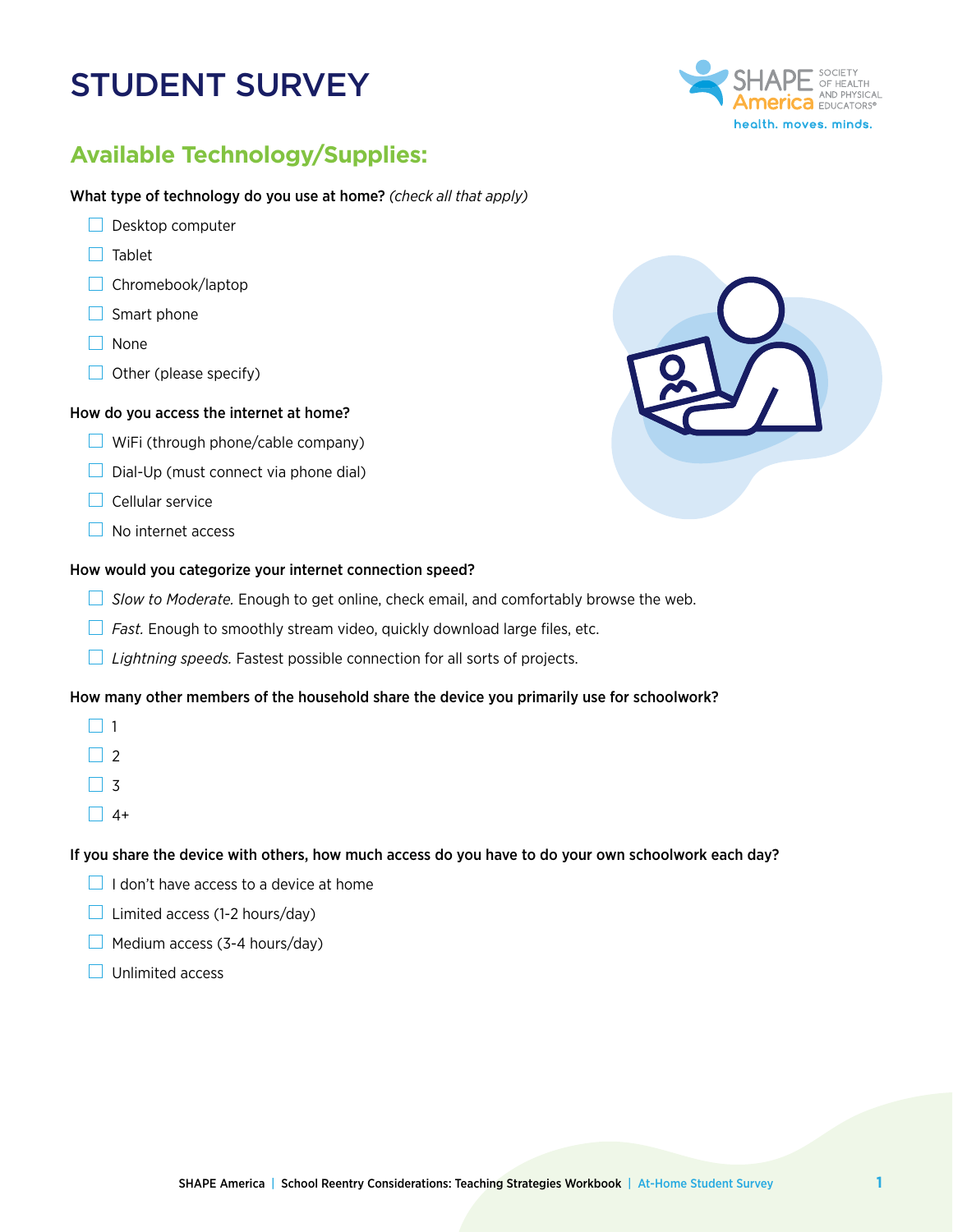- $\Box$  Pair of socks
- $\Box$  Laundry basket
- $\Box$  Small ball
- $\Box$  Large ball
- $\Box$  Bed sheet
- $\Box$  Pillowcase
- $\Box$  Plastic cup
- $\Box$  Jump rope
- Other: *(list any sporting or fitness equipment you have at home)*

Which of the following school supplies do you have available to use for physical education? *(check all that apply)*

- $\Box$  Colored pencils
- $\Box$  Crayons
- □ Markers
- $\Box$  Construction paper
- $\Box$  Loose leaf paper
- Notebook
- $\Box$  Computer paper
- $\Box$  Glue
- $\Box$  Scissors
- $\Box$  Tape
- Other: *(list any additional school supplies you have at home)*



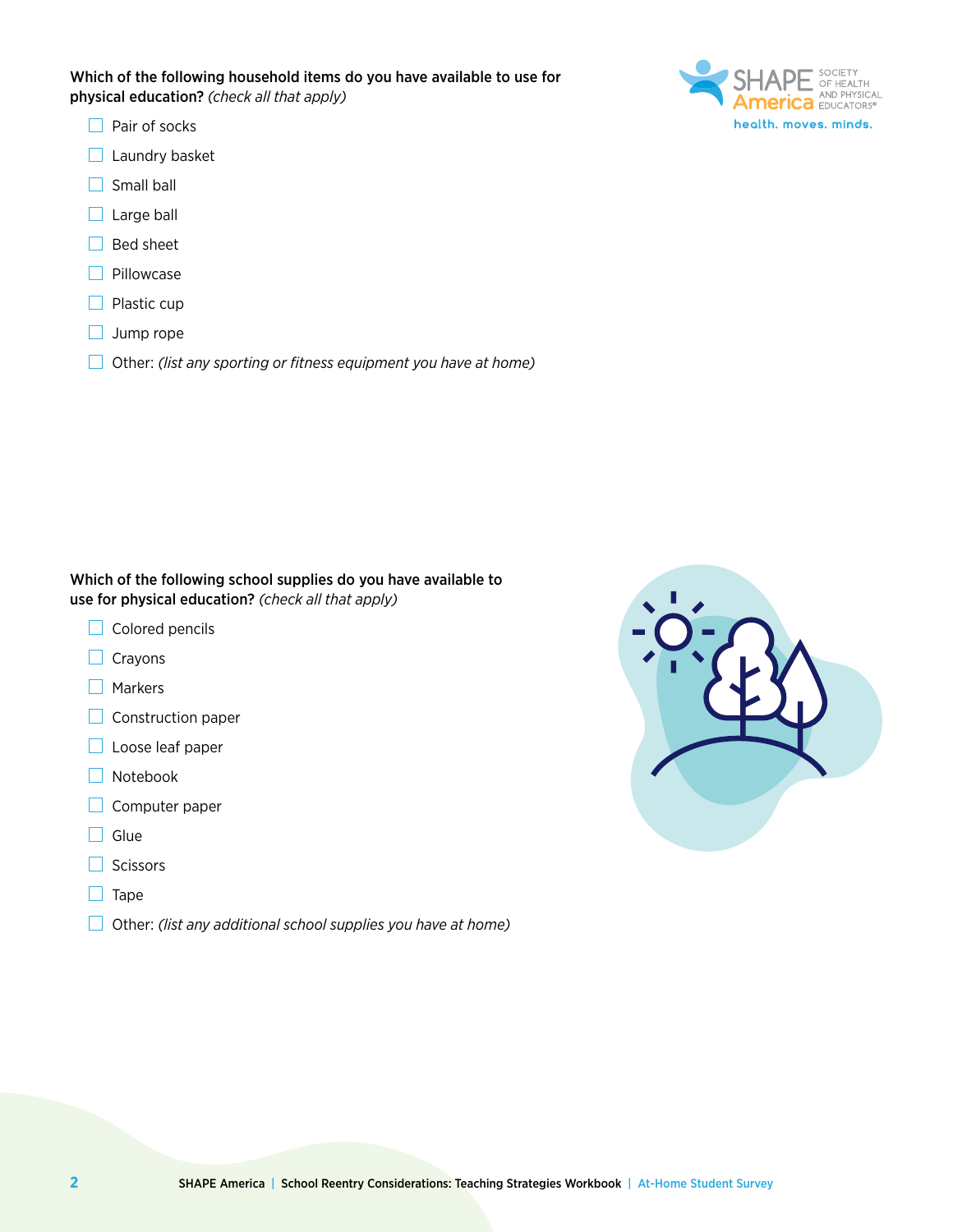### **About You:**

OF HEALTH<br>
AND PHYSICAL<br>
CO EDUCATORS® health. moves. minds.

If you have siblings living at home, what are their names and ages?

| Age: ________ |
|---------------|
| Age: $\_\_$   |
| Age: ________ |
| Age: ________ |
| Age: $\_\_$   |
| Age: ________ |

What is one word that best describes you?

What is your favorite food?

What are some of your hobbies or interests? (e.g., television shows, sports, hidden talents)

| What are you most excited about in preparing to return to school? |  |  |  |  |
|-------------------------------------------------------------------|--|--|--|--|
|-------------------------------------------------------------------|--|--|--|--|

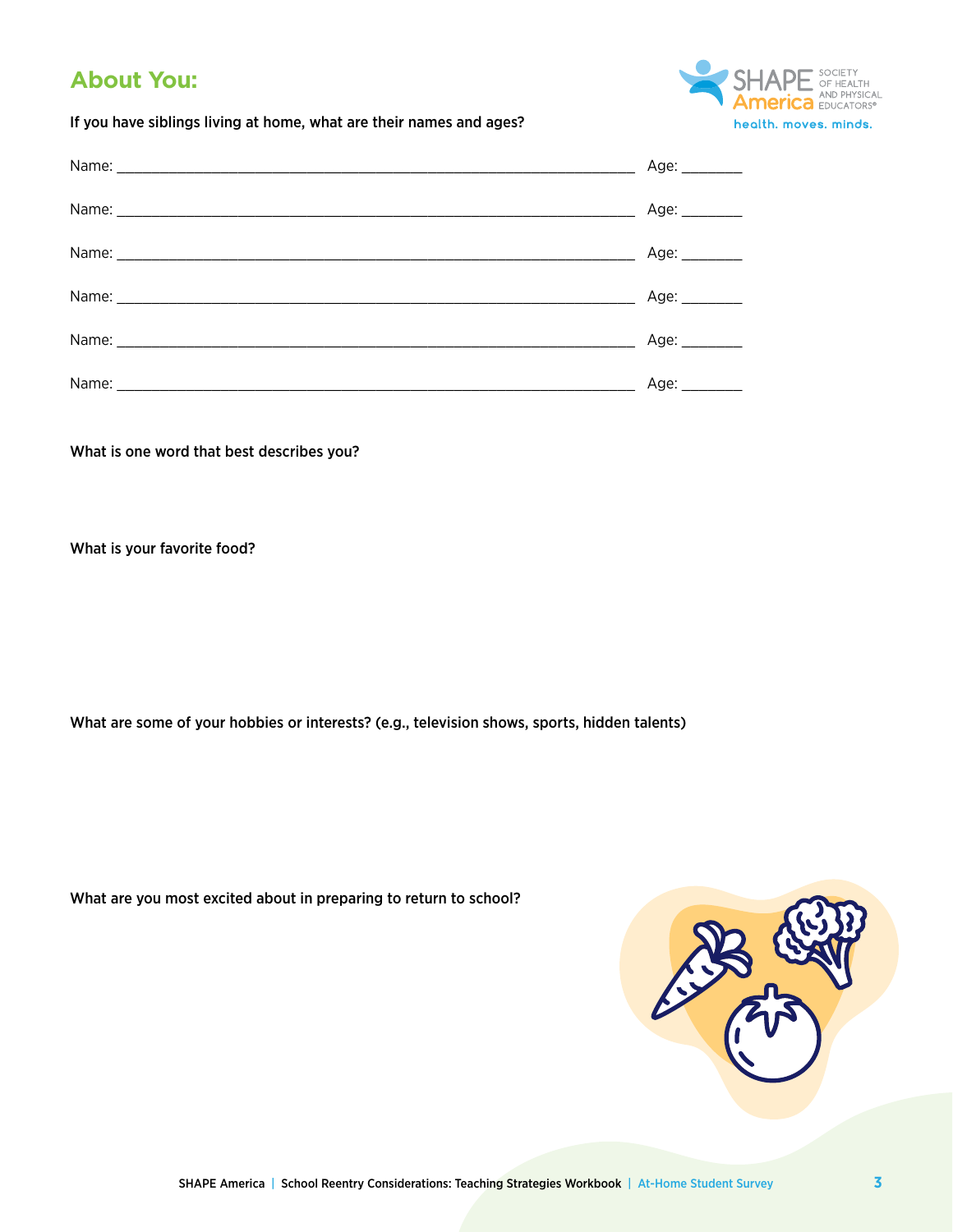



What is one thing you liked about distance learning?

What is one thing you didn't like about distance learning?

What are your goals for the new school year?